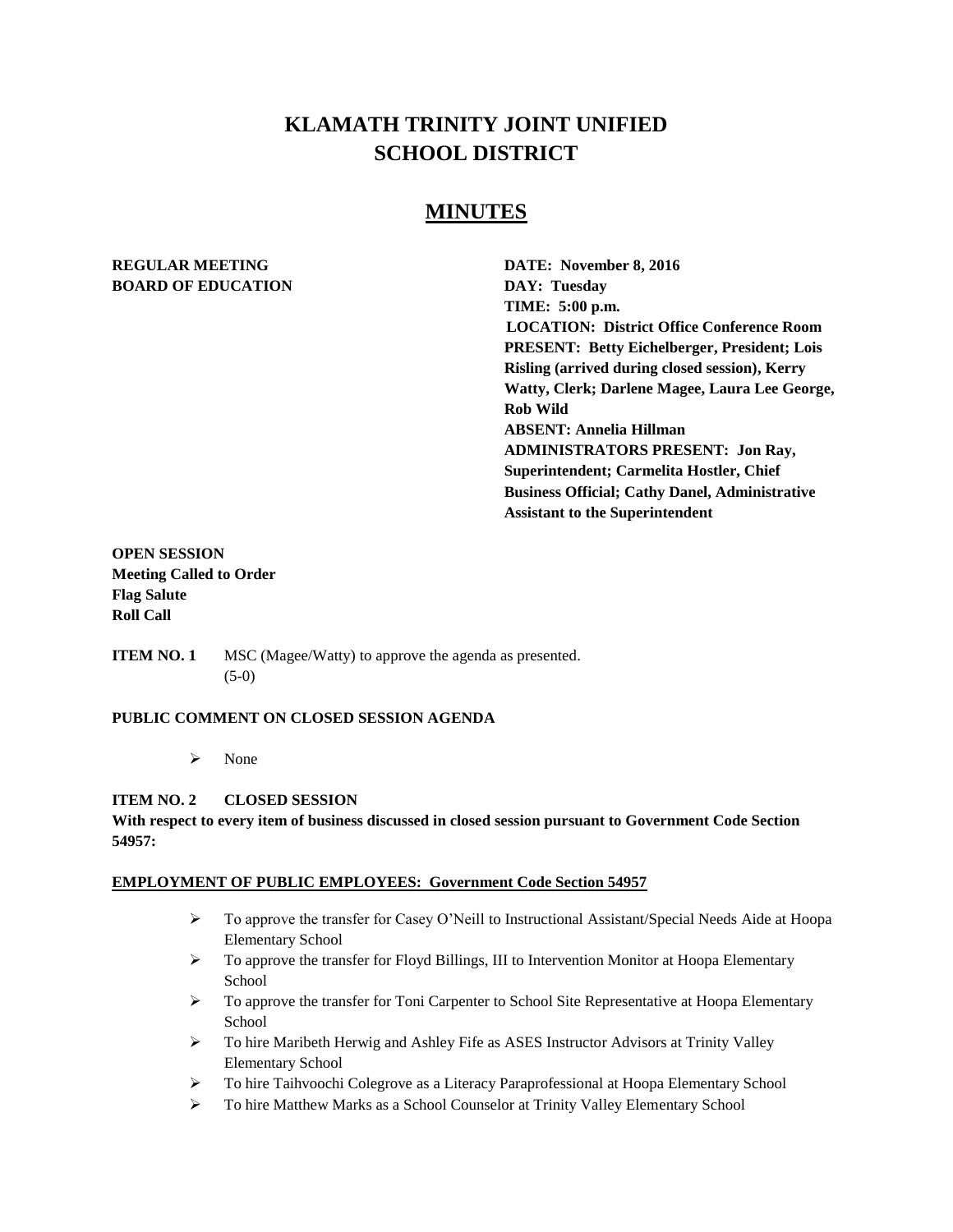#### MIN 11/8/16 Page 2

- Leave of Absence/High School Secretary/Office Coordinator at Hoopa Valley High School was approved through the 2016-17 school year. (6-0)
- Leave of Absence/Instructional Assistant/Severely Handicapped Aide at Trinity Valley Elementary School was denied. (6-0)
- $\triangleright$  Request to Volunteer denied (6-0)

#### **STIPENDS**

- To hire Robert Thompson as the Varsity Boys Basketball Coach at Hoopa Valley High School
- To hire Floyd Billings III as the Varsity Girls Basketball Coach at Hoopa Valley High School
- $\triangleright$  To hire William Ronis as the 8<sup>th</sup> Grade Girls Basketball Coach at Trinity Valley Elementary School
- $\triangleright$  To hire Derrick Smith as the 8<sup>th</sup> Grade Boys Basketball Coach at Trinity Valley Elementary School
- $\triangleright$  To hire Amber McCovey-Billings as the 7<sup>th</sup> Grade Girls Basketball Coach at Hoopa Elementary **School**
- $\triangleright$  To hire Lauren Hefflin as the 8<sup>th</sup> Grade Girls Basketball Coach at Orleans Elementary School
- To hire Jerrald Soho as the Junior Class Advisor at Hoopa Valley High School
- To hire Sherri Hicks as the Sophomore Class Advisor at Hoopa Valley High School
- > To hire Melodie George as the Junior Class Advisor at Hoopa Valley High School
- To hire Irma Matilton as the Senior Class Advisor at Hoopa Valley High School
- To hire Lucelia Locke as the ASB Advisor at Hoopa Valley High School
- To hire Jerrald Soho as the Yearbook Advisor at Hoopa Valley High School

*All hires except for the Junior Class Advisor were approved by one motion (6-0) Junior Class Advisor was approved by one motion (5-1 Abstain/George)* 

**GOVERNMENT CODE SECTION 54957**: Public Employee discipline, dismissal, release, non re-election, acceptance of the resignation of, or other action which otherwise affects the employment status of a public employee.

## *The Superintendent has accepted the resignations of Susan Adkins as an ASES Instructor/Advisor and Eileen Cohen-Kurtzman.*

GOVERNMENT CODE SECITON 54956.9 Conference with Legal Counsel – Anticipated Litigation: Under Government Code sections 54956.9(d)(2), the Klamath Trinity Joint Unified Board of Trustees hereby provides public notice that it may meet in Closed Session to decide whether there is significant exposure to litigation, and to consider and act in connection with matters for which there is a significant exposure to litigation. Under Government Code sections 54956.9, the Klamath Trinity Joint Unified Board of Trustees hereby provides public notice that it may meet in Closed Session to decide to initiate litigation and to consider and act in connection with litigation it has decided to initiate Conference with Legal Counsel – Anticipated Litigation: Significant exposure to Litigation.

GOVERNMENT CODE SECTIONS 6549.1(d) AND 54957.6 CONFERENCE WITH LABOR NEGOTIATOR Agency Negotiator: Jon Ray, Superintendent, Employee Organizations: Klamath Trinity Teachers Association (KTTA); California School Employees Association, Chapter 347 (CSEA); Unrepresented Employees. CONFERENCE WITH DISTRICT NEGOTIATOR: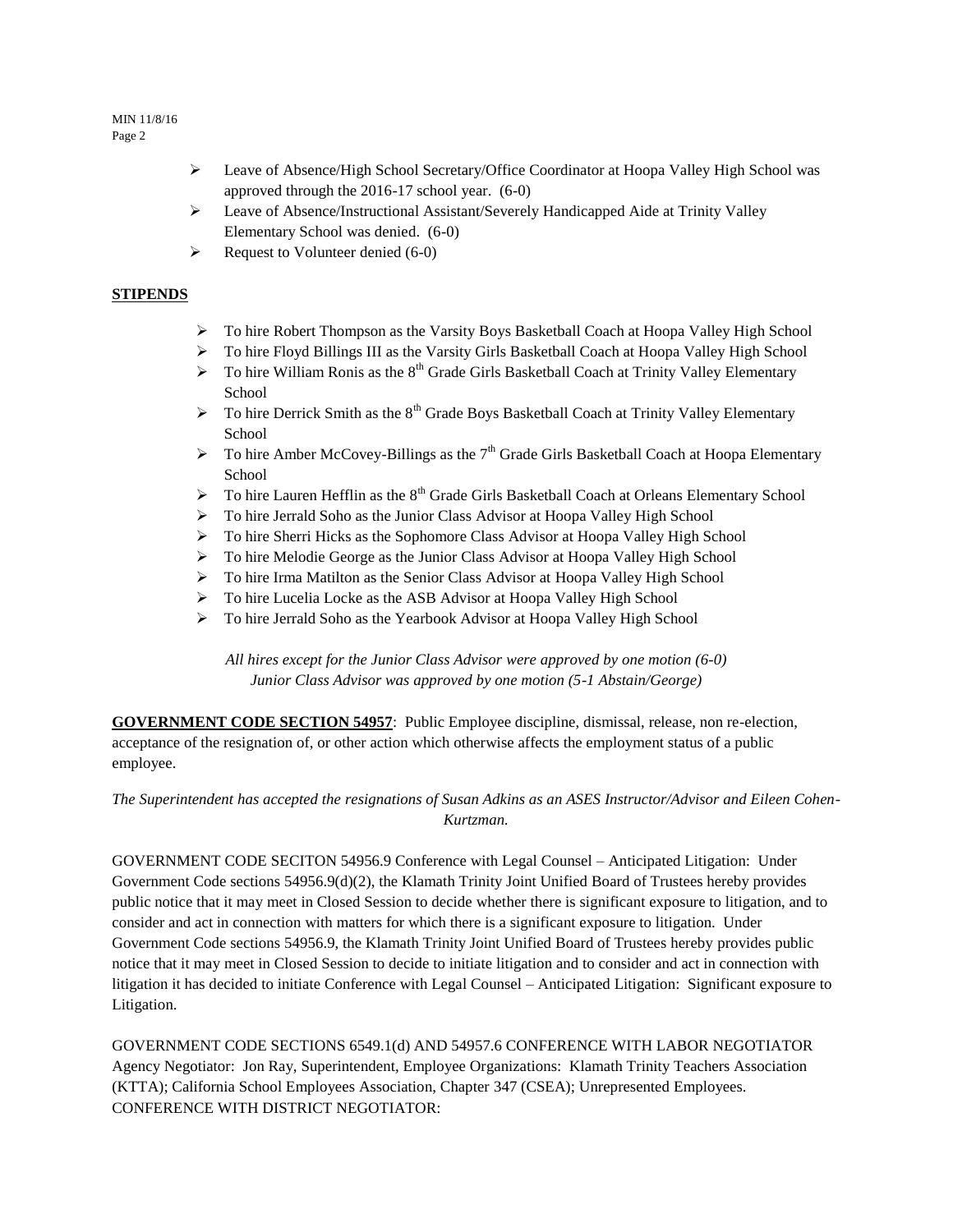#### **RETURN TO OPEN SESSION** 6:15 **p.m.**

#### **ITEM NO. 3 ANNOUNCEMENT OF ACTIONS TAKEN IN CLOSED SESSION WHICH ARE REQUIRED TO BE ANNOUNCED**

## **ITEM NO. 4 PUBLIC COMMENT AND COMMUNICATION ON NON-AGENDAT ITEMS: TO INCLUDE INDIAN POLICIES AND PROCEDURES**

 $\triangleright$  Joseph James introduced himself as the newly elected East District representative for the Yurok Tribe.

#### **ITEM NO. 5 CONSENT AGENDA**

MSC (George/Wild) to approve the consent agenda. (6-0)

#### **5.1 MINUTES OF PREVIOUS MEETING**

Regular Meeting – October 11, 2016

#### **5.2 BILLS AND WARRANTS REPORT**

Total for the month of October: No report

#### **5.3 OUT OF STATE TRAVEL**

The Board approved the request for Carmelita Hostler to attend the Federal Impact Aid Level I and II for School Business Officials, December 5-6 and the National Indian Impact Aid Conference on December 7-8, in Las Vegas, NV.

#### **ITEM NO. 6 DISTRICT REPORTS**

- **6.1** Employee Group Reports: Patti Kelly, CSEA President reported that they will be negotiating on November 16<sup>th</sup>. Dave Sanders, KTTA President reported that Robert Anderson was elected Vice President for the union.
- **6.2** Indian Education Director's Report: Billie Sanderson, reporting for Margo Robbins, that there will be an Acorn Festival on November  $17<sup>th</sup>$  from 5-7 at Hoopa Elementary School and everyone is invited. Dinner will be provided.
- **6.3** Construction Update: Kevin Nolen reported construction companies are pushing hard to meet schedules. Jack Norton should be finished by the end of this month. Paving will be done on Friday at the high school and they are on track to complete the paving at the end of the month. The final date on the complete parking lot etc is tied to the high school construction which will be delayed-final date will be May. The gym at the high school is complete and Hoopa Elementary school is on schedule with 8 out of 10 classrooms with a deadline of December  $16<sup>th</sup>$ .
- **6.4** Hoopa Elementary School Report: Paula Wyant reported on the Intervention Program.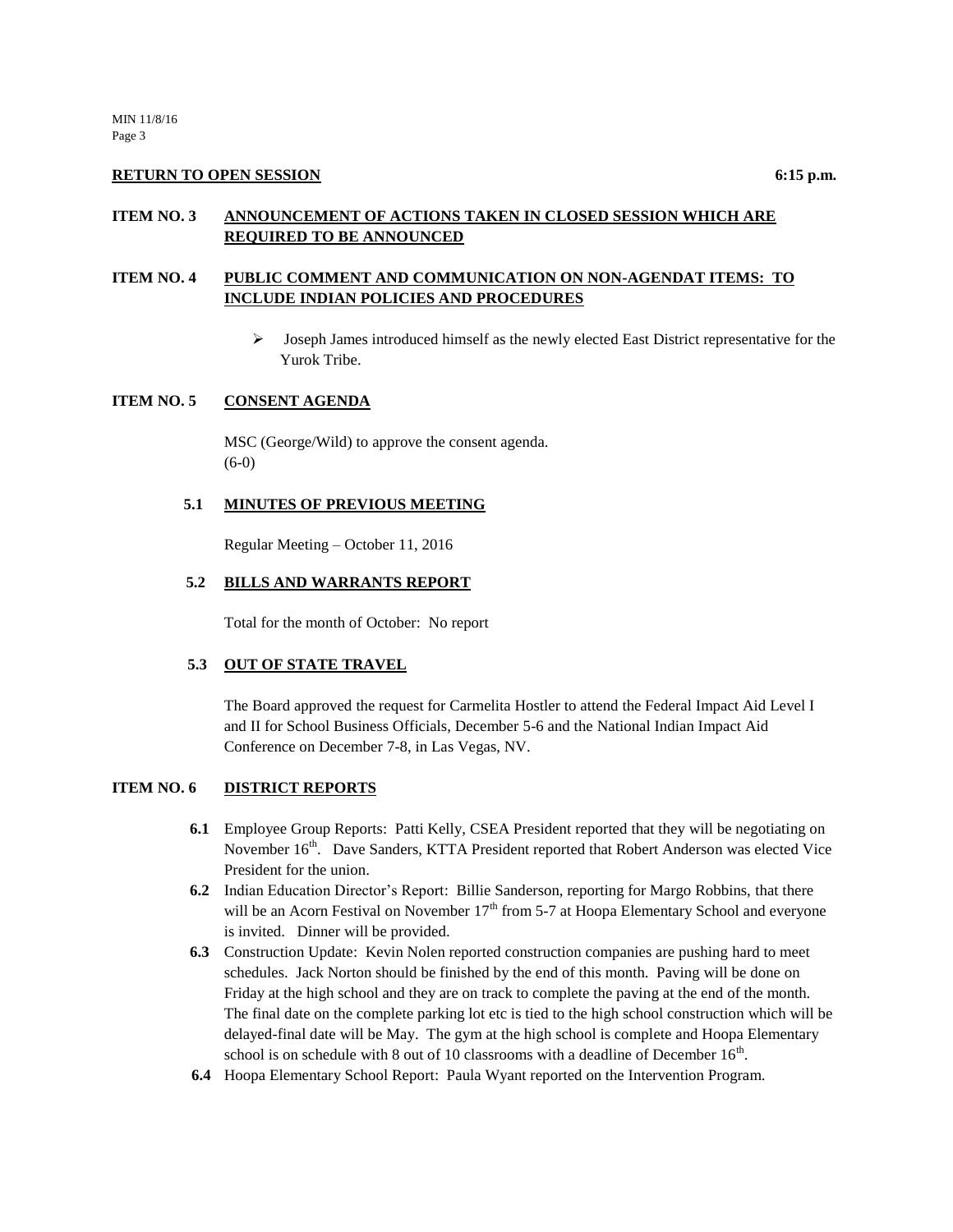- **6.5** Trinity Valley Elementary School Report: Tayshu Bommelyn Announced the Harvest Festival was a huge success, reporting the new counselor has started working and has created a self referal process for the students. Held bullying prevention skits. Announced there will be a school site training on November  $9<sup>th</sup>$  at 5:30.
- **6.6** Captain John Continuation High School Report: Jennifer Lane reported the enrollment is currently at 26 students, held a School Site meeting at 3:00. Turnaround Arts will be coming in to work with the staff.
- **6.7** Orleans, Jack Norton & Weitchpec Elementary School Reports: Thanked Paula for letting him sit in on the Coop meeting and also thanked Mr. Kimball for the special education meetings held every Wednesday. Teachers are using the settle up program in some classrooms. Jack Norton's enrollment is growing.
- **6.8** Hoopa Valley High School Report: Reported the block schedule is going well after working out some issues. There are not as many tardies or students wandering the hallways with the block schedule. Working on changing the disciplinary plan to accepting responsibility.
- **6.9** Cafeteria Manager's Report: Becky Woodman talked about getting the website refreshed and her vision is to make sure the kids are fed well and that staff is beginning to cook from scratch and have cut out a lot of the sugars and dyes. Vision to get Farm to School and applying for grants to accomplish this. Working on the wellness policy also.
- **6.10**Special Education Report: Mr. Kimball shared that the state commended the special education department for having the records in good shape which the teachers and Gerbie Lee were instrumental in this process. He reported he has been visiting the classrooms and the students are thriving.

#### **ITEM NO. 7 ITEMS FOR BOARD ACTION**

#### **7.1 PUBLIC HEARING FOR SUFFICIENCY OF INSTRUCTIONAL MATERIALS**

Opening of public hearing: 7:15 p.m. Comment period: No comments Closing of public hearing: 7:17 p.m.

#### **7.2 RESOLUTION FOR SUFFICIENCY OF INSTRUCTIONAL MATERIALS**

MSC (George/Watty) to approve resolution 2017-02, which verifies that each student in each school has sufficient textbooks and materials that are aligned to the content standards. (6-0)

## **7.3 PROFESSIONAL DEVELOPMENT REQUEST TO PURCHASE SEEING STARS MATERIALS**

MSC (Risling/George) to approve the purchase of Seeing Stars curriculum and for the curriculum to be paid out of Special Education and the curriculum committee funding, following the appropriate purchasing procedures. The purchase must be done by January 1, 2017.  $(6-0)$ 

## **7.4 BCA ARCHITECTURAL SERVICES FOR THE 2016 PROJECTS REVISED ESTIMATE OF BASIC SERVICE FEE AND DIRECT PROJECT EXPENSE**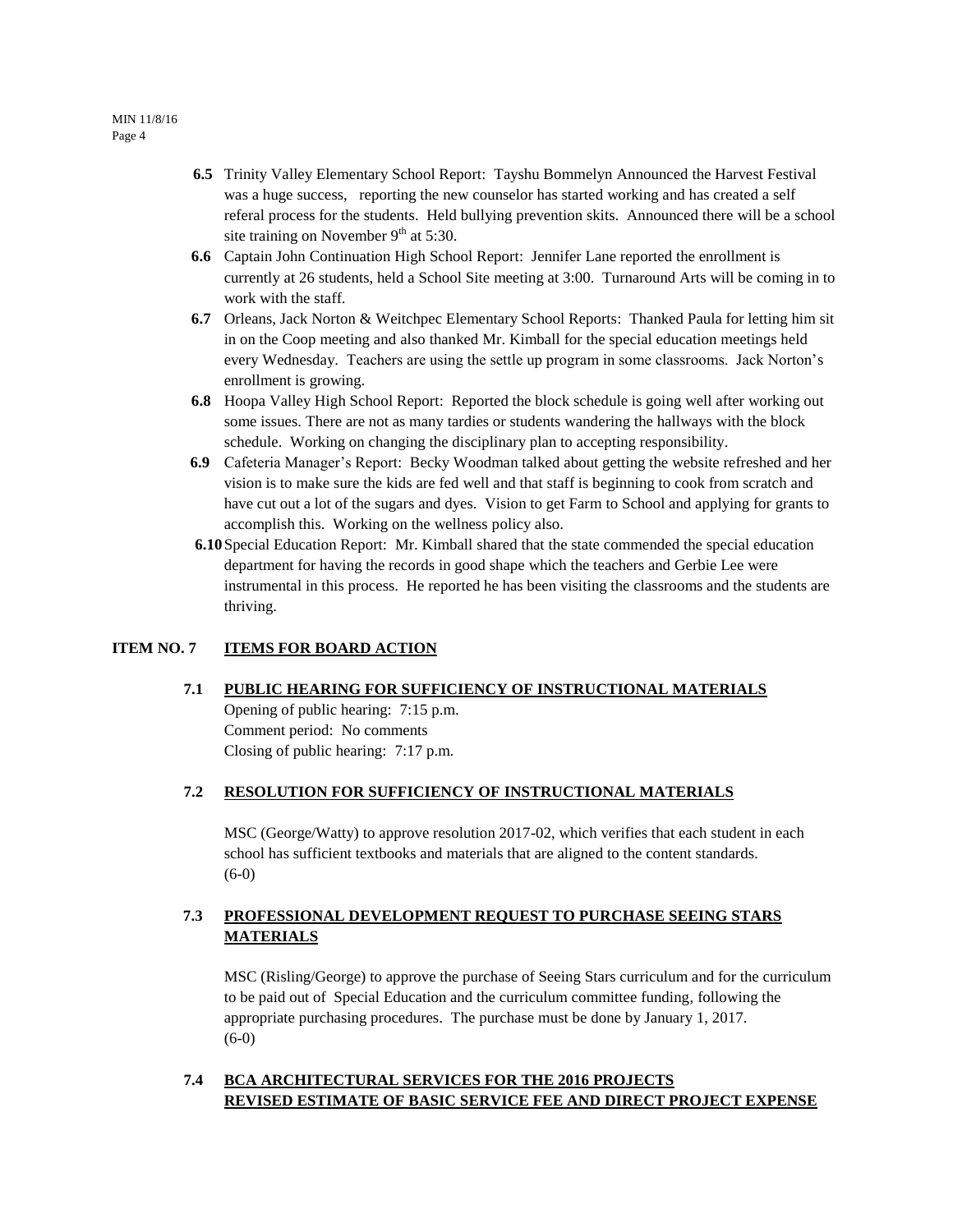#### **BCA PROJECT NUMBERS 16002-16007, PHASE II**

MSC (Wild/Watty) to approve the revised estimate of \$1,905,173.00. (6-0)

#### **7.5 ADDENDUM FOR PROFESSIONAL SERVICES FOR CRM GROUP/HOOPA VALLEY ELEMENTARY SCHOOL CLASSROOM PROJECT-PHASE II**

MSC (Watty/George) to approve the contract in the amount of \$3,104.48. (6-0)

#### **7.6 ADDENDUM FOR PROFESSIONAL SERVICES FOR CRM GROUP/HOOPA VALLEY HIGH SCHOOL MULTI-PURPOSE AND ADMINISTRATION PROJECT-PHASE II**

MSC (Magee/Watty) to approve the contract in the amount of \$95,168.13.  $(6-0)$ 

#### **7.7 ADDENDUM FOR PROFESSIONAL SERVICES FOR CRM GROUP/HOOPA HIGH AND HOOPA ELEMENTARY PARKING REHAB PROJECT-PHASE II**

MSC (George/Magee) to approve the contract in the amount of \$86,328.42. (6-0)

#### **7.8 ADDENDUM FOR PROFESSIONAL SERVICES FOR CRM GROUP/JACK NORTON ELEMENTARY SCHOOL MULTI-PURPOSE ROOM PROJECT-PHASE II**

MSC (Magee/Watty) to approve the contract in the amount of \$35,917.92. (6-0)

## **7.9 ADDENDUM FOR PROFESSIONAL SERVICES FOR CRM GROUP/ORLEANS ELEMENTARY SCHOOL MULTI-PURPOSE ROOM, ADMINISTRATION AND LIBRARY PROJECT-PHASE II**

MSC (Watty/George) to approve the contract in the amount of \$20,538.57. (6-0)

## **7.10 ADDENDUM FOR PROFESSIONAL SERVICES FOR CRM GROUP/TRINITY VALLEY ELEMENTARY SCHOOL MULTI-PURPOSE ROOM, ADMINISTRATION AND CLASSROOM PROJECT-PHASE II**

MSC (Magee/Watty) to approve the contract in the amount of \$90,285.21. (6-0)

#### **7.11 MCCUEN CONSTRUCTION, INC. CHANGE ORDER FOR HOOPA VALLEY HIGH VALLEY SITE PROJECT- PHASE II**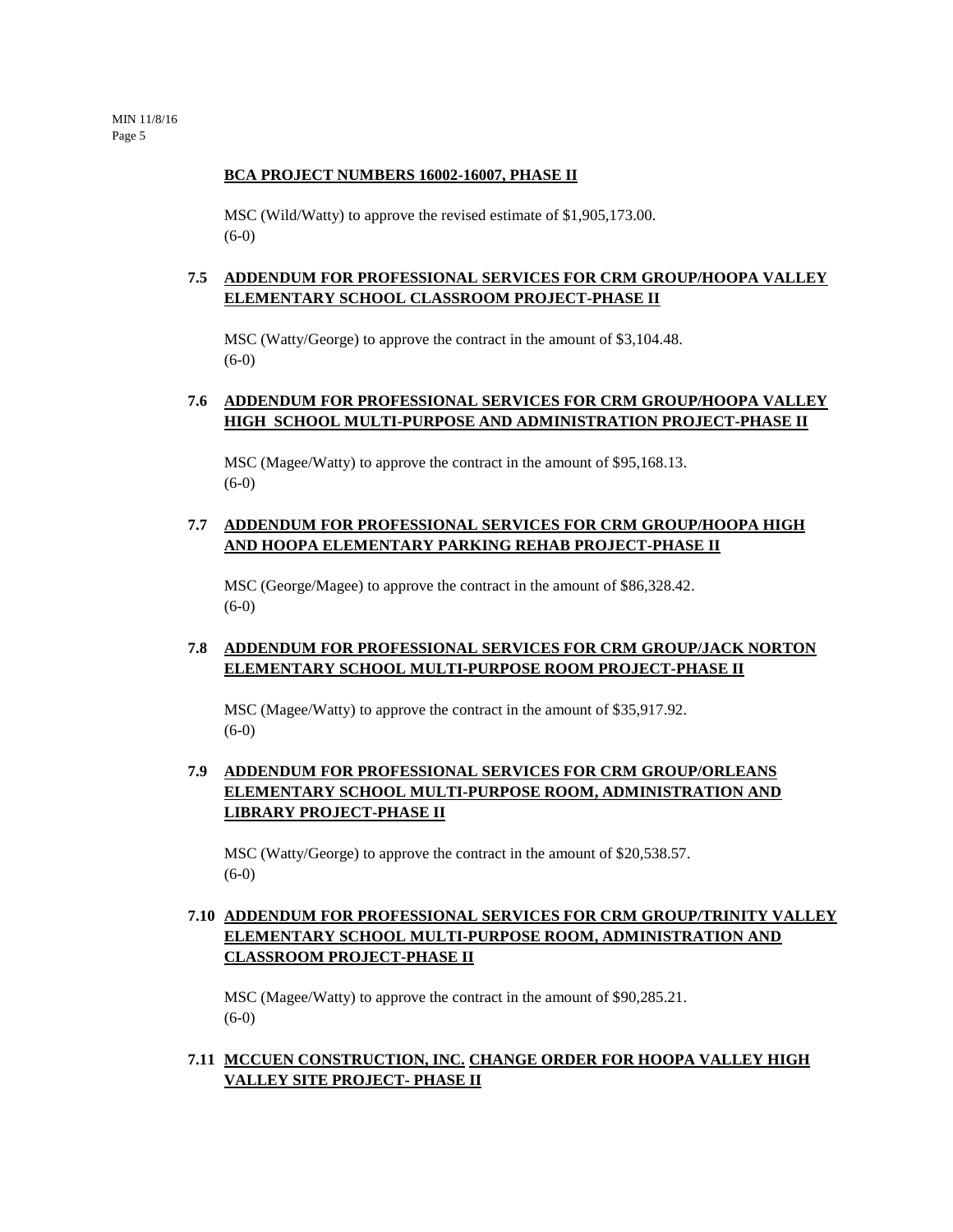MSC (Watty/George) to approve the change orders in the amount of \$150,757.53. (6-0)

## **7.12 MCCUEN CONSTRUCTION, INC. CHANGE ORDER HOOPA VALLEY ELEMENTARY CLASSROOM BUILDING PROJECT-PHASE II**

MSC (George/Watty) to approve the change orders in the amount of \$33,427.08 (6-0)

## **7.13 MCCUEN CONSTRUCTION, INC. CHANGE ORDER FOR JACK NORTON MULTI-PURPOSE BUILDING PROJECT- PHASE I I**

MSC (Magee/George) to approve the change orders in the amount of \$73,115.97. (6-0)

## **7.14 MCCUEN CONSTRUCTION, INC. CHANGE ORDER FOR ORLEANS ELEMENTARY SCHOOL MULTI-PURPOSE ROOM, ADMINISTRATION AND LIBRARY BUILDING PROJECT- PHASE II**

MSC (Watty/Magee) to approve the change orders in the amount of \$79,325.39. (6-0)

## **7.15 MCCUEN CONSTRUCTION, INC. CHANGE ORDER FOR TRINITY VALLEY ELEMENTARY SCHOOL ADMINSTRATION AND CLASSROOM BUILDING PROJECT- PHASE II, INCREMENT II**

MSC (Watty/Magee) to approve the change orders in the amount of \$112,384.02. (6-0)

#### **7.16 E-RATE CONTRACT WITH INTRINSIC ADMIN CORP.**

MSC (Watty/George) approve the contract in the amount of \$7,800.00 for the E-Rate process. (6-0)

#### **7.17 APPROVAL OF CONTRACT-TINYEYE THERAPY SERVICES**

MSC (George/Watty) to approve the contract in the amount of \$51,176.00 to deliver Speech and Language services due to the continued Speech and Language vacancy.  $(6-0)$ 

## **7.18 QUOTE FROM CONTRAX FURNISHINGS-TRINITY VALLEY ELEMENTARY SCHOOL-PHASE II, INCREMENT I**

MSC (Wild/George) to approve the quote in the amount of \$36,409.06 for cafeteria furniture. (6-0)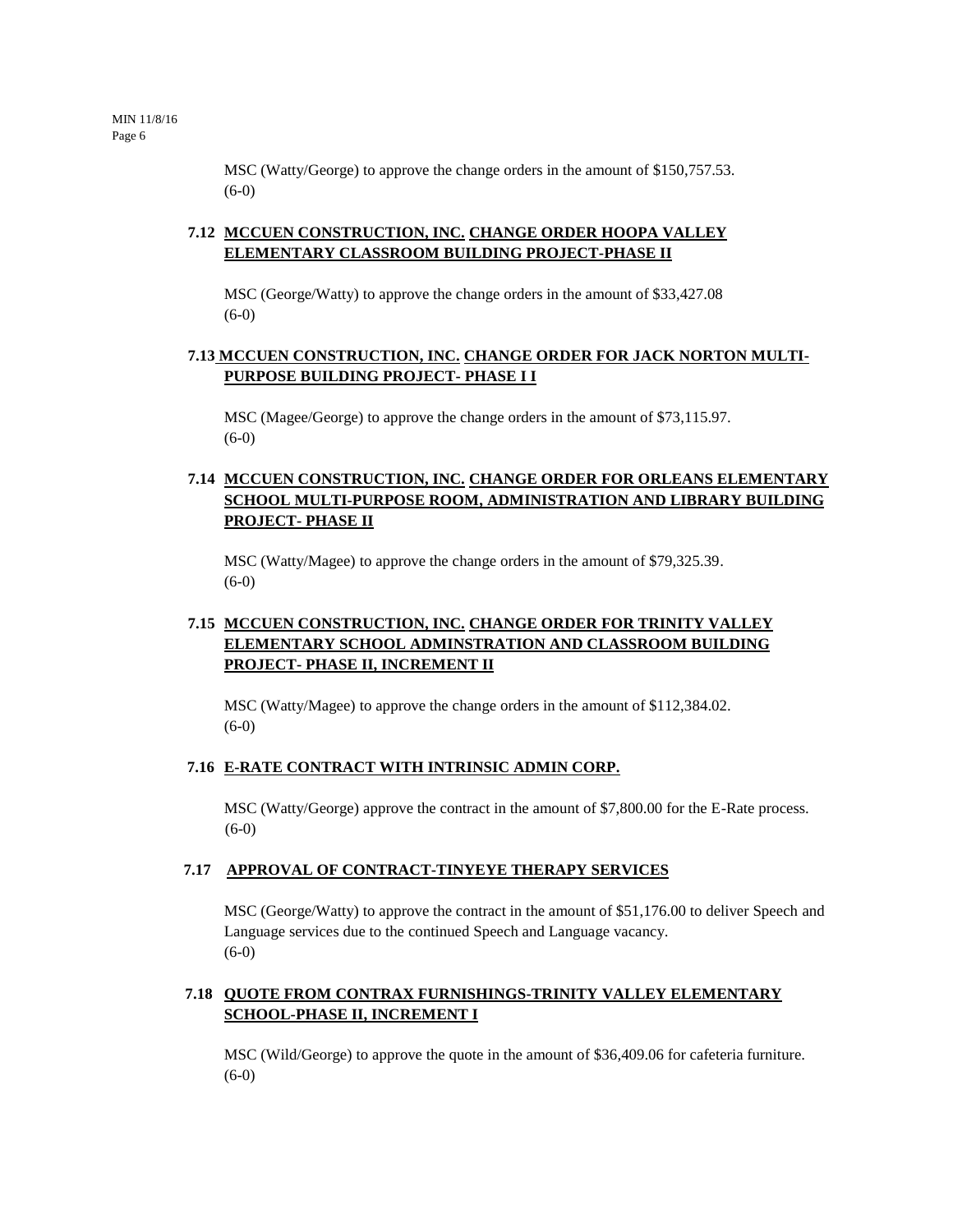## **7.19 QUOTE FROM CONTRAX FURNISHINGS-HOOPA ELEMENTARY SCHOOL OFFICES AND RSP ROOM-PHASE II**

MSC (George/Watty) to approve the sales quote in the amount of \$14,919.10 for furniture and work surfaces.  $(6-0)$ 

## **7.20 QUOTE FROM CONTRAX FURNISHINGS-TRINITY VALLEY ELEMENTARY SCHOOL OFFICES AND ADMINISTRATION-PHASE II, INCREMENT II**

MSC (George/Watty) to approve the quote in the amount of \$24,058.36 for furniture, etc. (6-0)

## **7.21 QUOTE FROM CONTRAX FURNISHINGS-ORLEANS ELEMENTARY SCHOOL OFFICES AND LIBRARY-PHASE II**

MSC (Magee/George) to approve the sales quote in the amount of \$17,935.04 for furniture for the offices and library media room.  $(6-0)$ 

## **7.22 QUOTE FROM IVS COMPUTER TECHNOLOGY-ORLEANS ELEMENTARY SCHOOL LIBRARY MEDIA-PHASE II**

MSC (Magee/Wild) to approve the quote in the amount of \$21,976.44 for audio visual equipment for the library/media room.  $(6-0)$ 

## **7.23 QUOTE FROM IVS COMPUTER TECHNOLOGY-JACK NORTON ELEMENTARY SCHOOL MULTI PURPOSE ROOM-PHASE II**

MSC (Magee/George) to approve the quote in the amount of \$46,952.69 for audio visual equipment in the multi-purpose room.  $(6-0)$ 

## **7.24 QUOTE FROM IVS COMPUTER TECHNOLOGY-ORLEANS ELEMENTARY SCHOOL-PHASE II**

MSC (Watty/Magee) to approve the quote in the amount of \$46,952.69 for audio visual equipment in the multi-purpose room. (6-0)

## **7.25 QUOTE FROM IVS COMPUTER TECHNOLOGY-TRINITY VALLEY ELEMENTARY SCHOOL MULTI-PURPOSE ROOM-PHASE II**

MSC (Watty/Wild) to approve the quote in the amount of \$46,952.69 for audio visual equipment in the multi-purpose room. (6-0)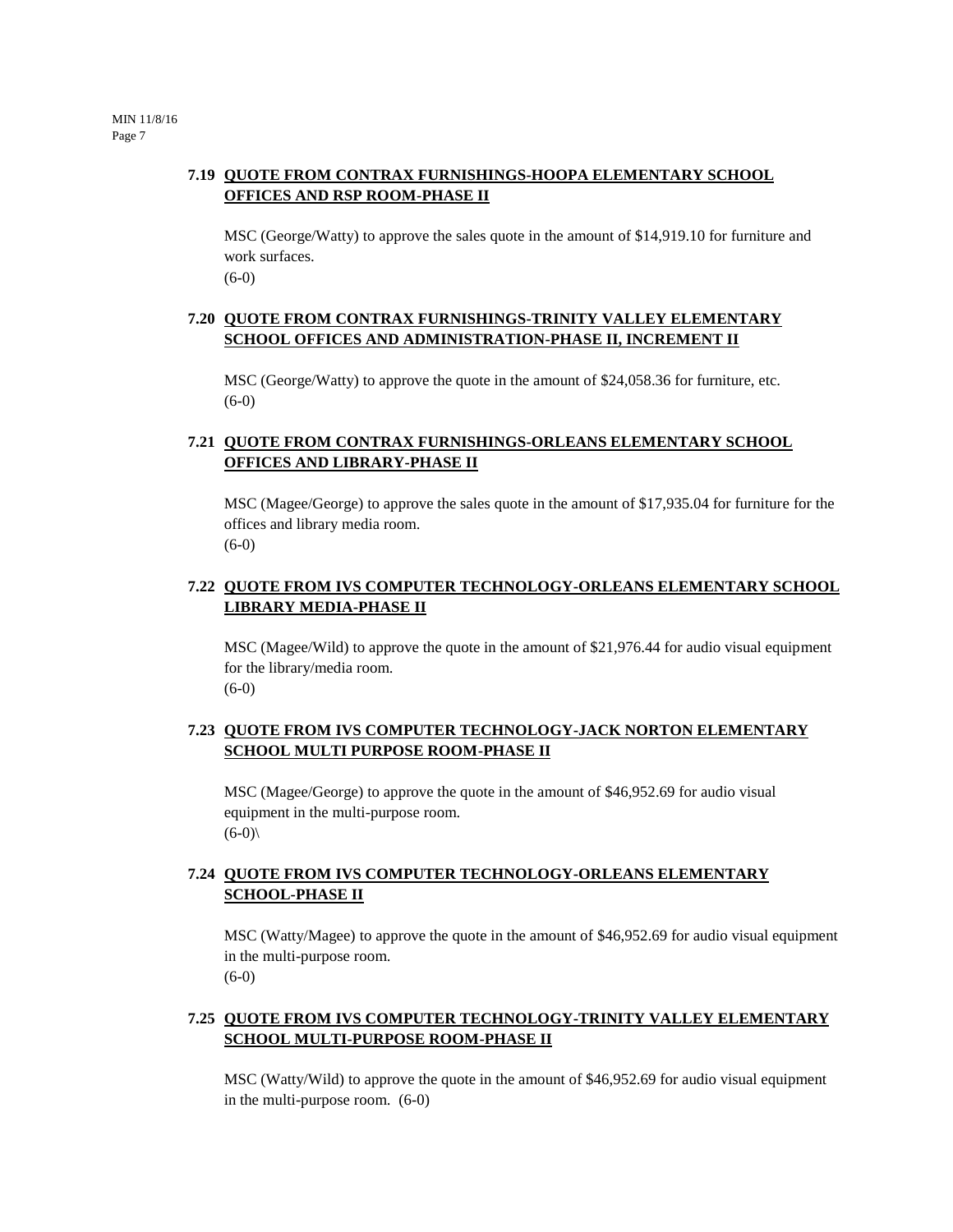## **7.26 QUOTE FROM IVS COMPUTER TECHNOLOGY-TRINITY VALLEY ELEMENTARY SCHOOL CLASSROOMS-PHASE II**

MSC (Rilsing/Magee) to approve the quote in the amount of \$77,682.96 for audio visual equipment in the classrooms. (6-0)

## **7.27 QUOTE FROM IVS COMPUTER TECHNOLOGY-HOOPA ELEMENTARY SCHOOL CLASSROOMS-PHASE II**

MSC (George/Eichelberger) to approve the quote in the amount of \$271,326.72 for audio visual equipment in the classrooms. (6-0)

#### **7.28 QUOTE FROM TECH INNOVATION**

MSC (Watty/Magee) to approve the quote in the amount of \$217,210.50 for Chrome Books and accessories for grades TK-8.  $(6-0)$ 

#### **7.29 QUOTE FROM TECH INNOVATION**

MSC (Watty/Magee) to approve the quote in the amount of \$39,308.76 for lockers for the Chrome Books. The funding will be paid out of Title 1. (6-0)

#### **7.30 LEGAL SERVICES AGREEMENT-ADAMS SILVA & MCNALLY LLP.**

MSC (Magee/George) to approve the agreement with the law firm of Adams Silva & McNally LLP for legal services. (6-0)

## **7.31 SUNSHINE COMMITTEE HOLIDAY PARTY**

MSC (Watty/Wild) to approve the request to host a holiday party at the Blue Lake Casino on December  $10^{th}$ . Not to exceed \$8,500.00. (6-0)

#### **7.32 PROPOSED REVISIONS TO BP AND AR 5121/GRADES/EVALUATION OF STUDENT ACHIEVEMENT**

The Board is asked to review the revisions for first reading.

#### **7.33 INPUT FROM HIGH SCHOOL ON BOARD POLICY 6146.1/HIGH SCHOOL GRADUATION REQUIREMENTS**